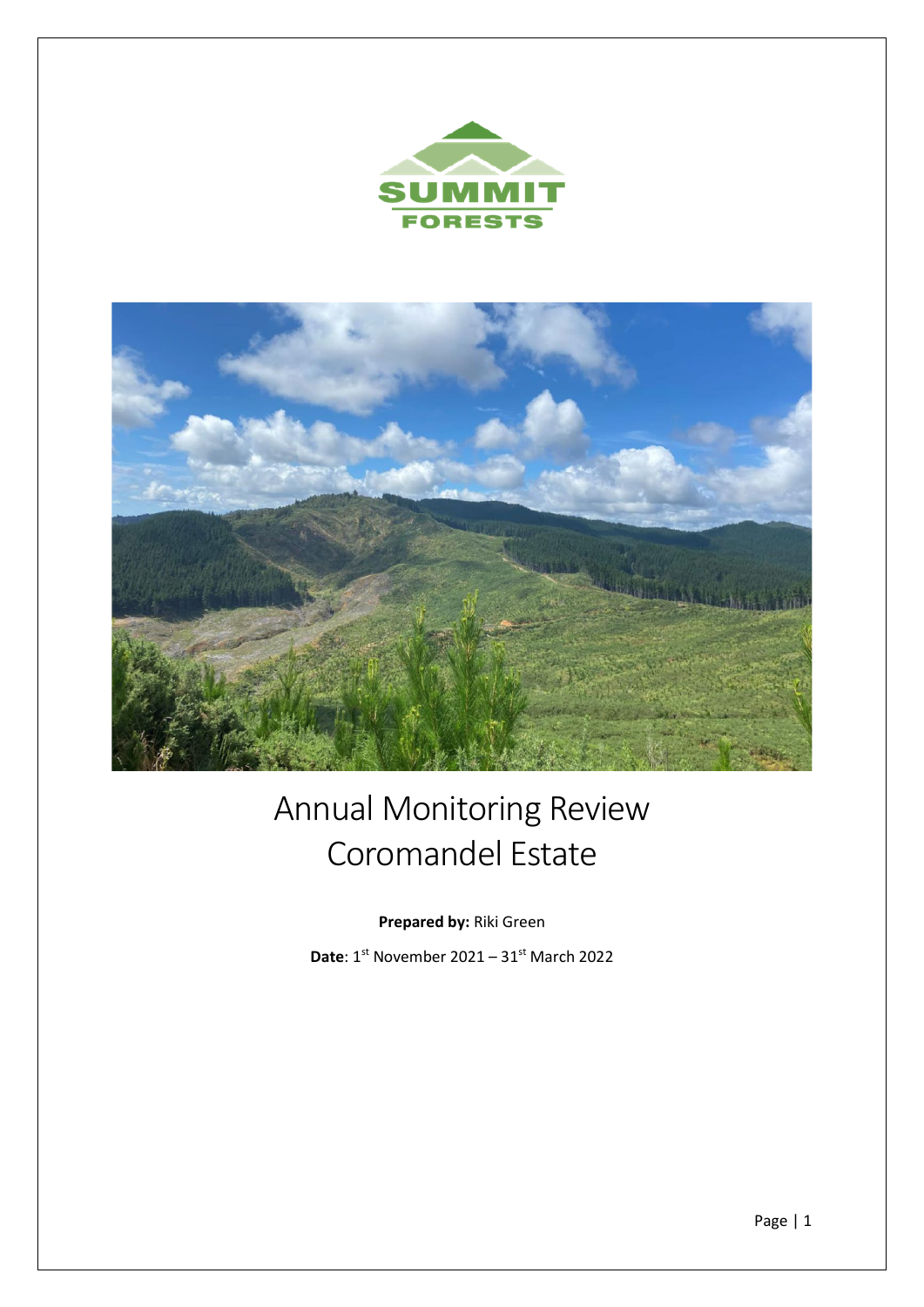## Contents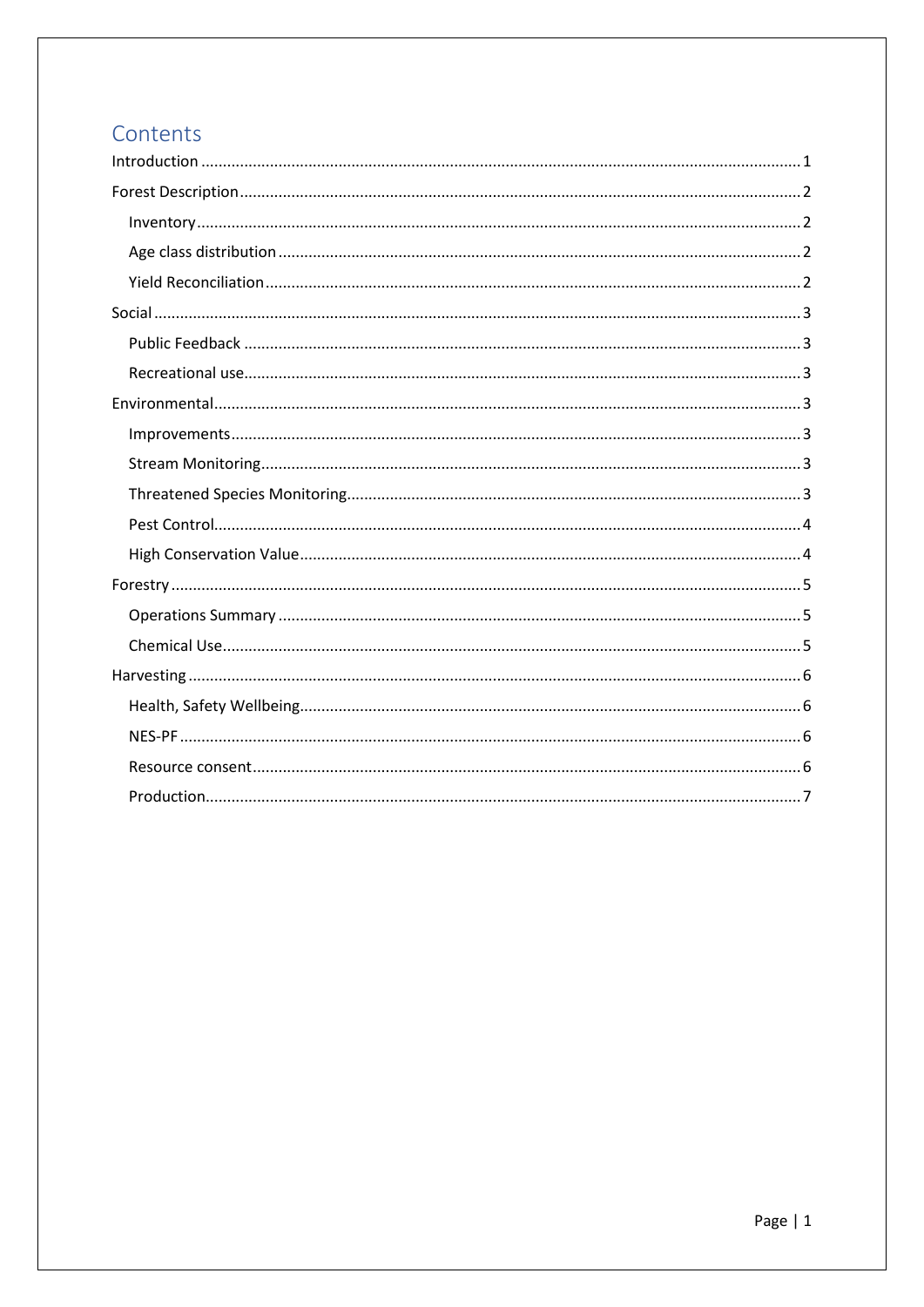## <span id="page-2-0"></span>Introduction

SFNZ was established in 2013 and has maintained Forest Stewardship Council ® (FSC ®) FSC-C112972 certification since Juken New Zealand Limited original assessment in 2008. FSC is an international certification for companies who can demonstrate that they have a good record of environmental management. There are 10 principles covering responsible management of the resource, the environment, people and communities. This Annual Monitoring Review provides a summary of forest operations for the past 12 months and is available on request and is also publicly available on the Summit Forests web sit[e https://www.summitforests.co.nz/.](https://www.summitforests.co.nz/)

SFNZ purchased the former Ernslaw One crown forest licence (CFL) for Whangapoua and Ruatoria in November 2021. The Whangapoua CFL is current and is subject to treaty settlement claims while the Ruaroria CFL has been terminated and as areas are harvested, they are handed back for Ngati Porou to replant. As such only the Whangapoua CFL is to be FSC certified as it was previously with Ernslaw One.

The Whangapoua forest has a total area of 10,246 hectares with 7,492 classified as productive area. The estate consists of one large forest situated on the Coromandel peninsular. This is a wellestablished forest and harvesting is in now into the second rotation.

The two-management staff who previously worked for Ernslaw came across as part of the transaction this includes the Forest Manager and Forest Supervisor. Contractors carry out harvesting operations, road construction and maintenance, silviculture, and land preparation have come over as well.

SFNZ currently employs 22 contract workers in the Coromandel Region.



*Figure 1 Overview shot of Whangapoua Forest*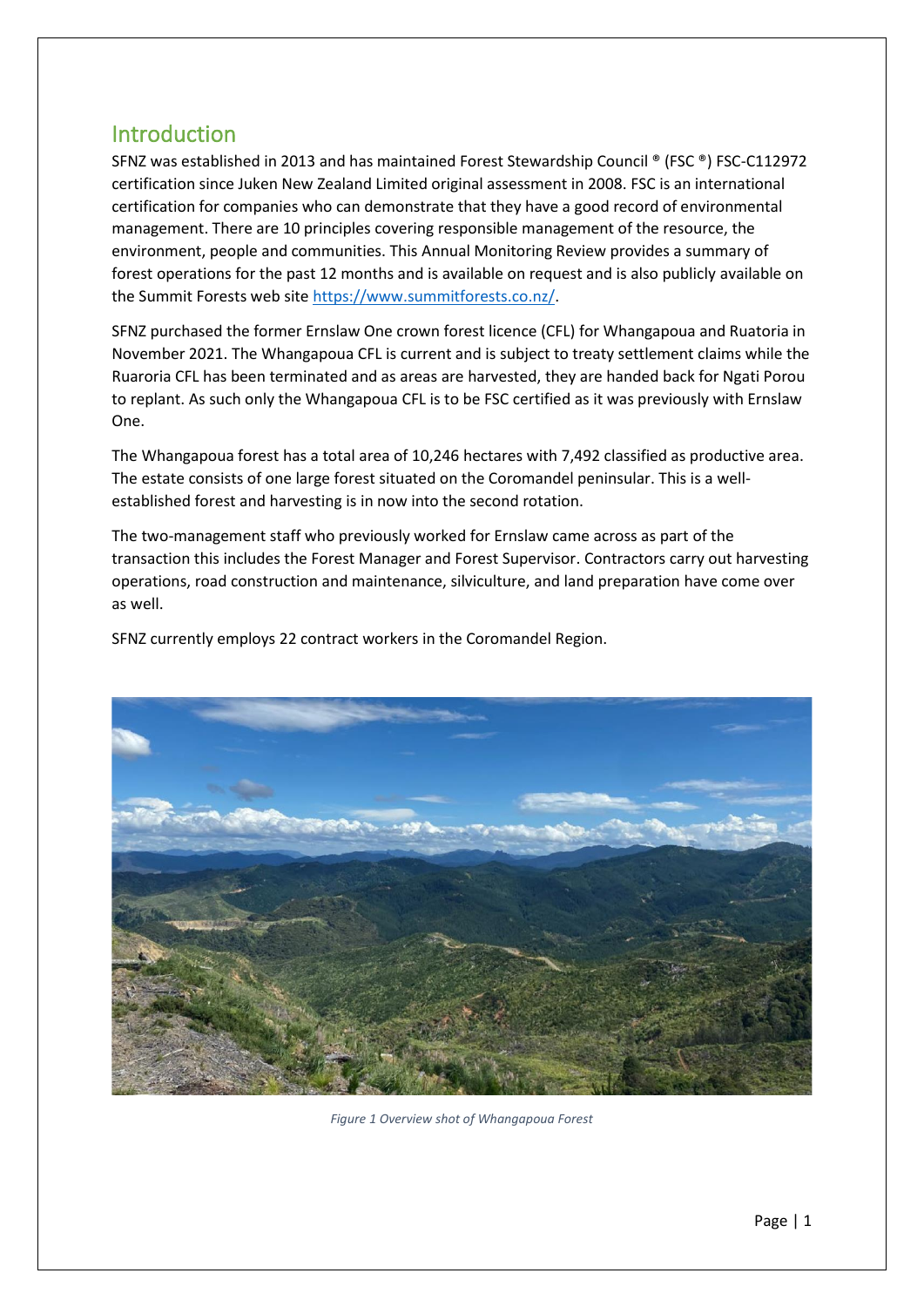# <span id="page-3-0"></span>Forest Description

#### <span id="page-3-1"></span>Inventory

No inventory has been completed under SFNZ's ownership. The last inventory completed was a lidar survey in 2019 where the Knn approach was used to derive the yield table and monitor growth. This will be completed every 5 years and the next measurement is due in 2024.

#### <span id="page-3-2"></span>Age class distribution

The estate has a fairly even age class distribution (figure 1) with a larger area in the ages between 9 and 22. In the next 5 years there will be the opportunity to look at having a second harvesting crew operational within the forest. There is a small area greater than 37 years old which is considered unharvestable.



*Figure 2 Area by age class distribution of the Coromandel Estate*

#### <span id="page-3-3"></span>Yield Reconciliation

Over the last 6 months the yield reconciliation between the predicted vs actual has shown that the actual production is closely aligned with the inventory information. Overtime the more area that we harvest will give us a better indication of the appropriateness of the yield tables. Current results show they are fit for purpose.



*Figure 3 Yield reconciliation results summary for 2021*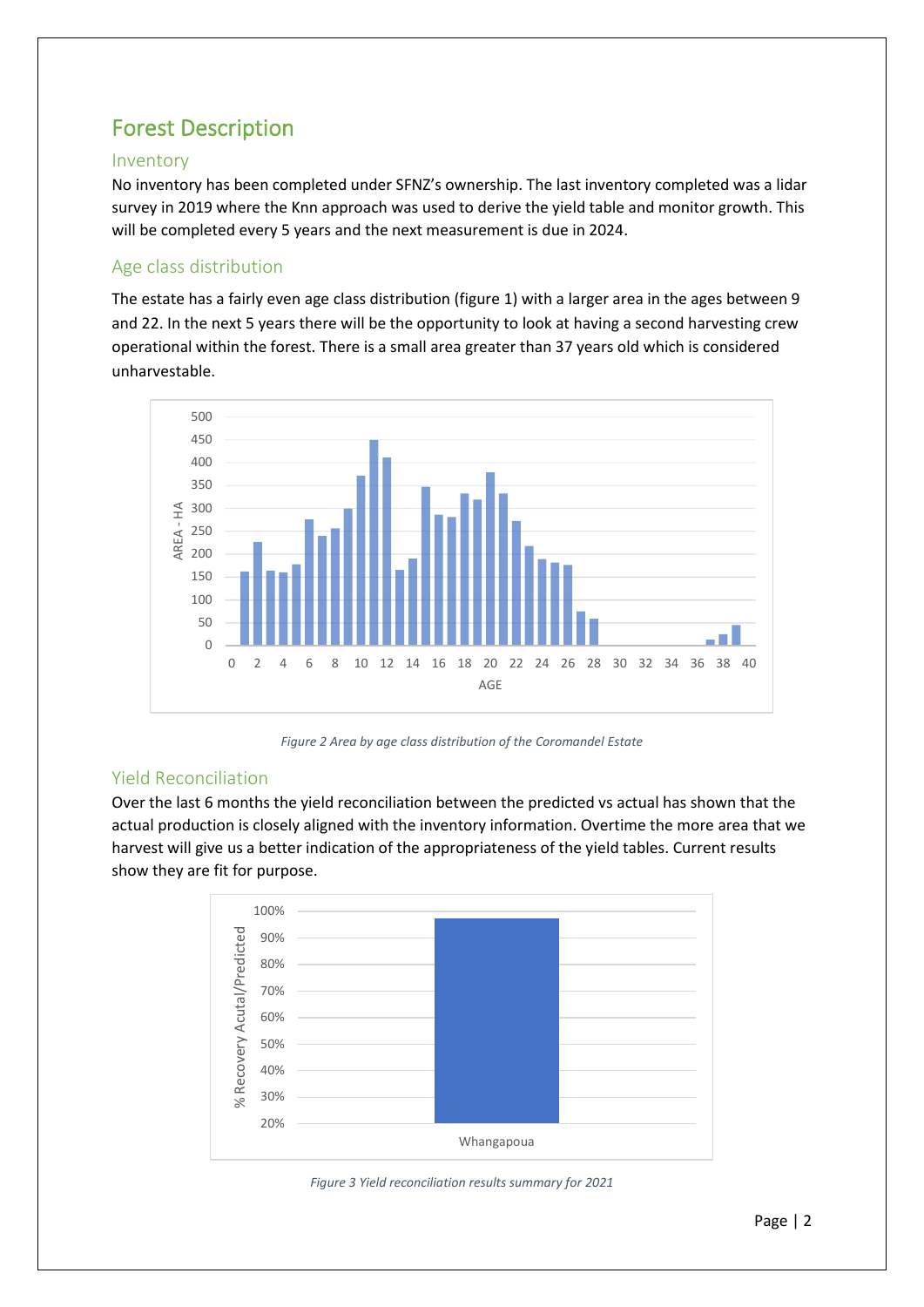## <span id="page-4-0"></span>Social

#### <span id="page-4-1"></span>Public Feedback

SFNZ strives to engage actively with stakeholders in the many communities where it operates, with particular focus on those directly or indirectly affected by its operations. Prior to commencing harvesting in a new area, SFNZ engages with representatives of the local community so that they are informed of plans and can be involved in developing mitigation strategies for identified concerns. Typically, the groups include forest neighbours, residents on any rural access roads affected by logging traffic, and tangata whenua. SFNZ maintains a stakeholder and public feedback register to monitor and manage issues.

During the period 1<sup>st</sup> November 2021 to 31 March 2022 there has been no public feedback.

#### <span id="page-4-2"></span>Recreational use

Recreational access already has an established work process in this region. Hunting permits are managed through hunting clubs in Coromandel and Whitianga. This is only available during the hunting season and excluding the fire season. Walking access is available with no permit required due to the rules set out in the crown forest licence.

There were no permits issues between 1<sup>st</sup> November 2021 to 31<sup>st</sup> March 2022.

### <span id="page-4-3"></span>Environmental

#### <span id="page-4-4"></span>Improvements

There have been no environmental incidents reported over the past five months.

#### <span id="page-4-5"></span>Stream Monitoring

The Whangapoua forest has had an active stream monitoring programme since 1992 and every year a report is produce reviewing the results. This is prepared by National Institute of Water and Atmospheric Research (NIWA). Measurements are completed by both NIWA and SFNZ staff.

The report describes the impacts of forest harvesting on stream ecosystems. It tracks both the relative magnitudes of impacts and rates of recovery from progressive pine forest harvesting in Whangapoua Forest. Impacts and recovery are assessed in terms of stream water clarity (fortnightly), temperature (continuous during summer), and stream habitat and biota (in summer and at the end of winter). The report incorporates the dominant patterns from earlier surveys (since 1992) from streams that differ in size and catchment harvest intensity over the entire monitoring period 1994 to present. There were 13 sample sites measured in 2020-2021.

The report is available for viewing at a SFNZ office.

#### <span id="page-4-6"></span>Threatened Species Monitoring

SFNZ is committed to the conservation, preservation, and protection of threatened species in the forests it manages and support neighbours' efforts. The Operations Guide contains a table of rare, threatened and endangered (RTE) species that could be found in SFNZ forests and crews are trained in discovery protocol. SFNZ maintains a list of RTE sightings, these are mapped in LRM and reported on annually.

Project Kiwi Trust is contracted to manage biodiversity projects in the Whangapoua Forest. As part of this project a kiwi call count survey is completed every two years to monitor the kiwi population. The survey consists of listening for kiwi calls between 6.00 – 8.00pm for three consecutive nights in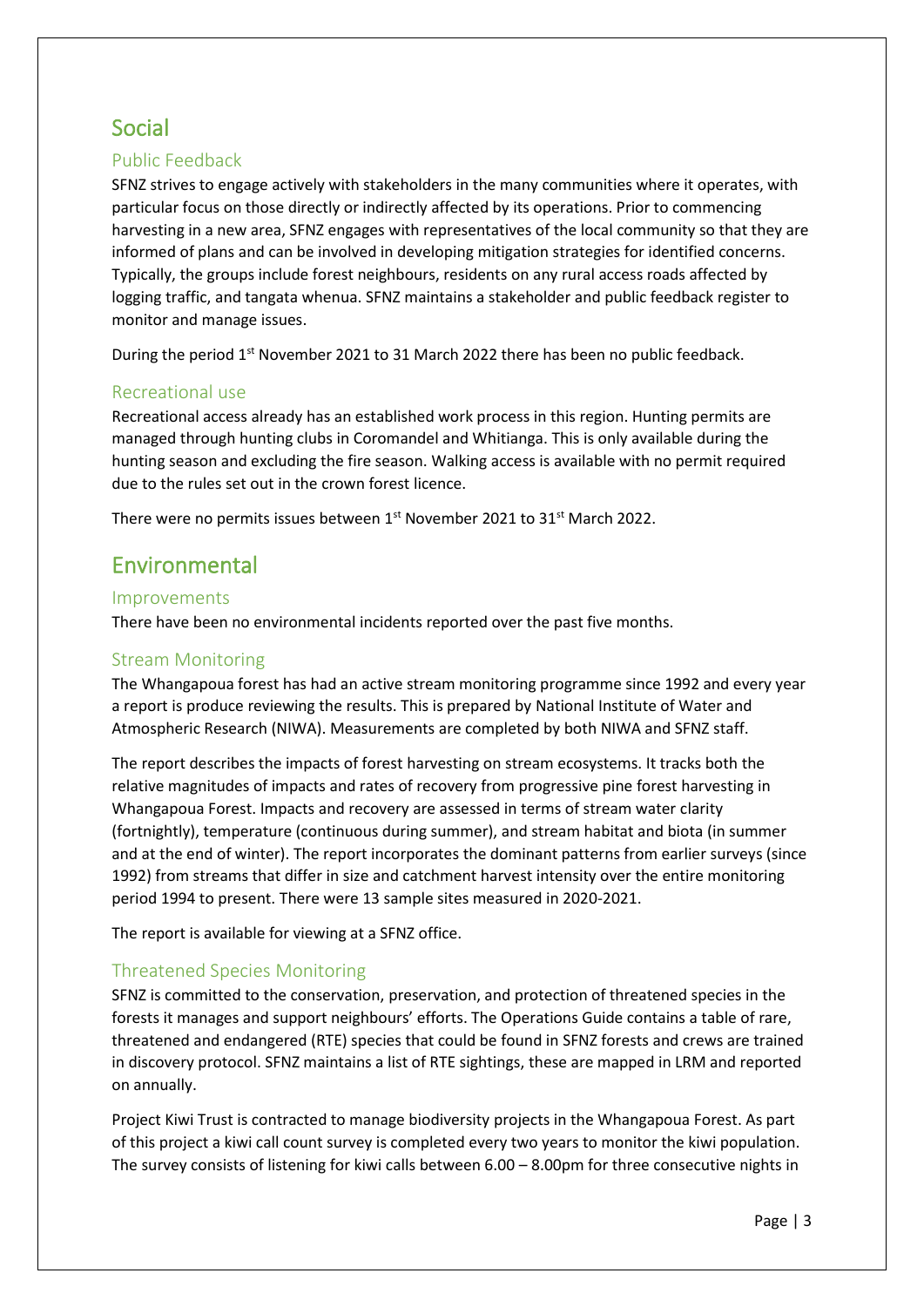June (weather permitting), on sites that remain the same over all subsequent surveys. The baseline surveys were completed in 2012.

The report is available for viewing at a SFNZ office.

#### <span id="page-5-0"></span>Pest Control

Pest control in the estate is contracted to Project kiwi who manage a range of biodiversity projects including: the biodiversity block and the Waingaro Wetland. An extensive predator control programme is completed in both of these areas. Results for the period June 2021 – June 2022 are due in late June/July.

Table 1 provides a summary of the catch counts since 2014.

*Table 1 Summary of predator control 2014 - 2021*

| WHANGAPOUA FOREST TARGET SPECIES CATCHES |                                                           |                                        |                                                  |                                                         |
|------------------------------------------|-----------------------------------------------------------|----------------------------------------|--------------------------------------------------|---------------------------------------------------------|
| <b>Year Ended</b>                        | <b>Total Number of Trap</b><br><b>Checks and Services</b> | <b>Total Number of</b><br><b>Traps</b> | <b>Total Number of</b><br><b>Animals Cleared</b> | <b>Total Number of</b><br><b>Target Species Cleared</b> |
| 30 June 2014                             | 4                                                         | 122                                    | 55                                               | 7 stoats<br>11 cats                                     |
| 30 June 2015                             | $\overline{7}$                                            | 122                                    | 96                                               | 1 ferret<br>6 stoats<br>7 cats                          |
| 30 June 2016                             | $\overline{7}$                                            | 122                                    | 139                                              | 11 stoats<br>18 cats                                    |
| 30 June 2017                             | $\overline{7}$                                            | 122                                    | 190                                              | 15 stoats<br>9 cats                                     |
| 30 June 2018                             | $\overline{7}$                                            | 122                                    | 189                                              | 8 stoats<br>15 cats                                     |
| 30 June 2019                             | 14                                                        | $139 - 153$                            | 264                                              | 11 stoats<br>6 cats                                     |
| 30 June 2020                             | 22                                                        | $153 - 176$                            | 292                                              | 25 stoats<br>5 cats                                     |
| 30 June 2021                             | 24                                                        | $176 - 193$                            | 367                                              | 23 stoats<br>10 cats                                    |

#### <span id="page-5-1"></span>High Conservation Value

The Whangapoua Forest has one area that meets the threshold as a high conversation value (HCV) area. This is the Waingaro Wetland which meets the criteria of HCV3 – Rare, threatened, or endangered ecosystems, habitats or refugia.

This area is the largest remaining wetland within the Colville Ecological District. The wetland flora species include manuka/Baumea rush-shrubland as well as raupo-flax reedland. The wetland provides habitat for a range of native bird species including the north island fernbird.

As part of the HCV management plan the following actions are taken: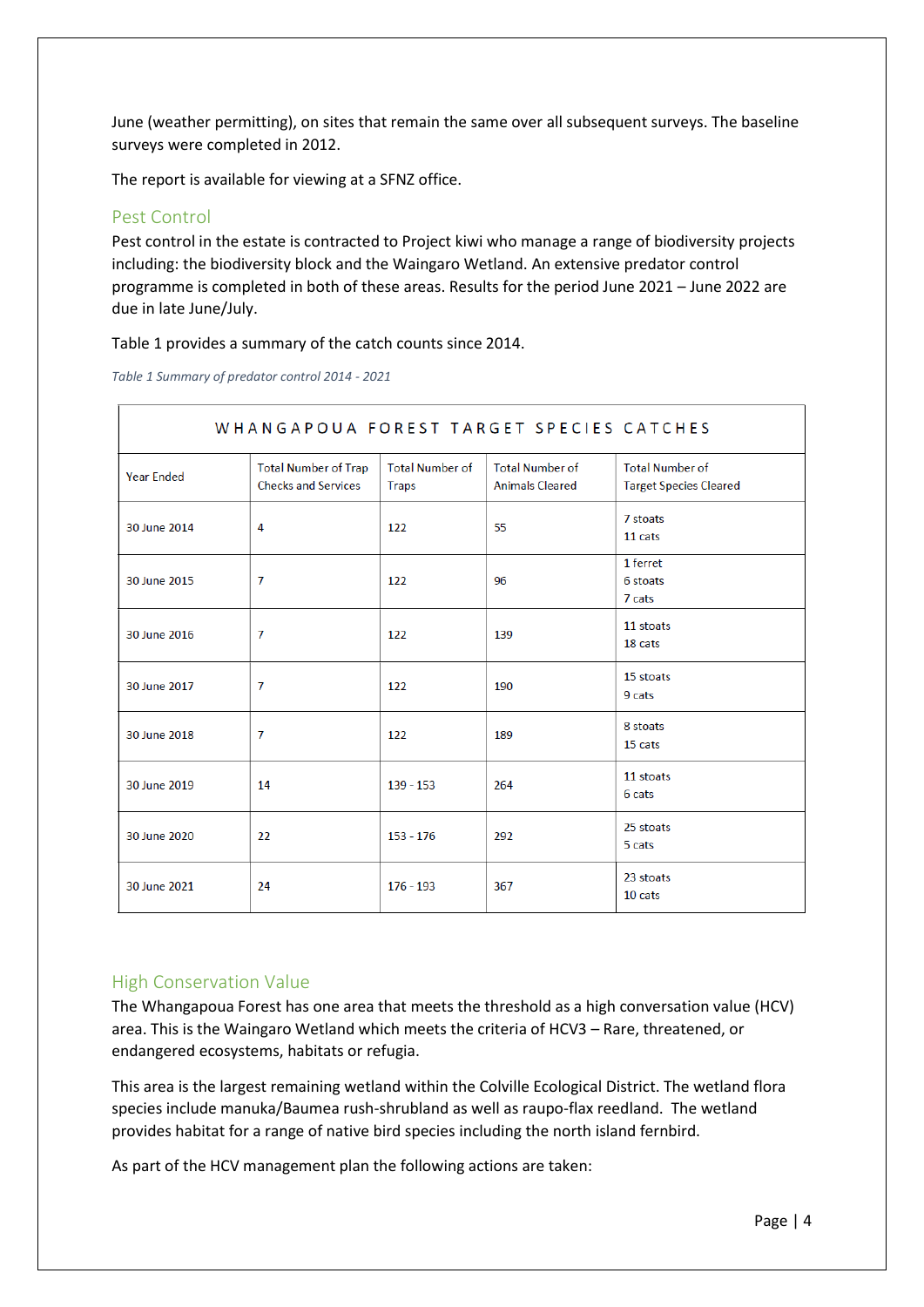Management guidelines

- Control exotic willow species from within the wetland. Waikato Regional Council has committed to undertake this pest plant species eradication.
- Use of chemicals within the protected area to be strictly controlled to limit damage to the ecosystem. Chemical use to control pest plant must consider all viable alternatives prior to use. Waikato Regional Council to report chemical usage.
- Establish a predator control programme (trap network) around the wetland.
- Ensuring harvest planning recognises the value of the ecosystem and plans operations to maintain its current state. This includes using existing access routes, avoid infrastructure development within the protected area, extracting crop trees away from the protected area.
- Engage with students from Te Rerenga school to learn about biodiversity and manage data.

The management of this wetland is contracted to Project Kiwi who manages the evasive pest trapping programme. The traps are checked and serviced 24 times per year. Project Kiwi report annually by the 30<sup>th</sup> of June with the results of all the biodiversity projects they manage.



*Figure 4 Waingaro Wetland restoration block*

## <span id="page-6-0"></span>Forestry

#### <span id="page-6-1"></span>Operations Summary

A total of 151.9 ha was thinned within the estate over the past five months. There is a consistent thinning programme within the estate with approximately 200 – 250ha to be thinned each year.

#### <span id="page-6-2"></span>Chemical Use

SFNZ has undertaken Environmental, Social Risk Assessments (ESRA) on all chemical it uses in accordance with FSC Pesticides Policy (FSC-POL-30-001 V3-0). Chemical use is following a similar trend to previous years. Generally, the change in glyphosate use is a factor of the area to be reestablished. Where possible the minimal amount of chemical is used but it is still required to be at a level to get satisfactory results.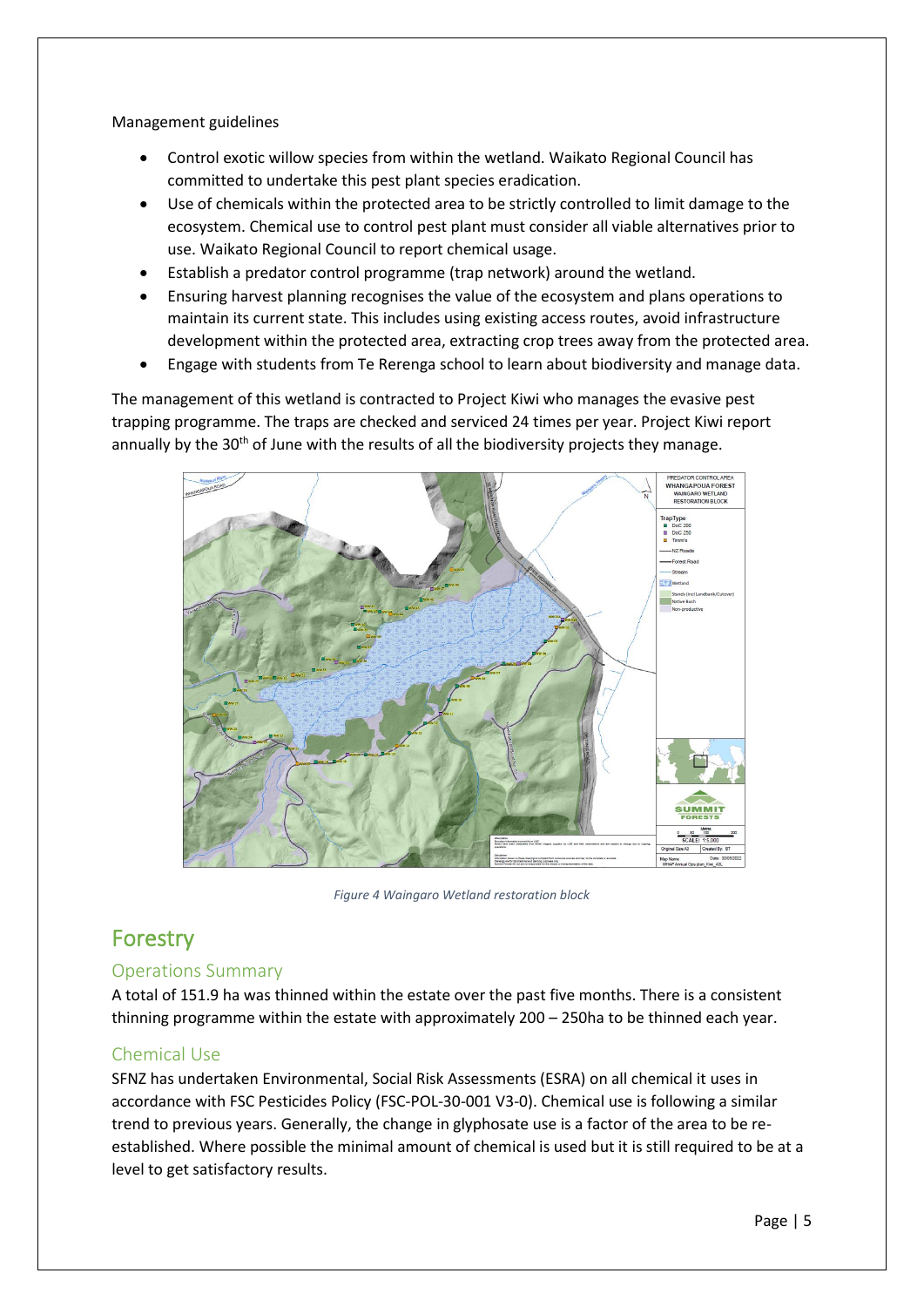

Figure 5 shows a breakdown of chemical use of active ingredient for the past five months

*Figure 5 Chemical use by active ingredient November 2021 to March 2022*

## <span id="page-7-0"></span>**Harvesting**

#### <span id="page-7-1"></span>Health, Safety Wellbeing

Since taking over this asset the focus of the past five months is to implement SFNZs systems into the Coromandel operation.

#### <span id="page-7-2"></span>NES-PF

There is one current NES-PF notified operation within the estate and that is for road maintenance.

#### <span id="page-7-3"></span>Resource consent

There are a total of 18 consents in place for operations within Whangapoua Forest. There are 3 consents that are relevant to the current operations which are shown in table 2.

*Table 2 List of current resource consents*

<span id="page-7-4"></span>

| <b>Consent Number</b>   | <b>Expiry Date</b> | <b>Description</b>                                                                                                                                                                    |
|-------------------------|--------------------|---------------------------------------------------------------------------------------------------------------------------------------------------------------------------------------|
| WHAP - AUTH110661.01.04 | 2027-05-10         | Undertake plantation forest harvesting within Whangapoua<br>Forest exceeding 50 hectares per annum on slopes greater than<br>20 degrees                                               |
| WHAP - AUTH110662.01.04 | 2027-05-10         | Undertake plantation forest harvesting within 5 metres of<br>perennial water bodies within the Whangapoua Forest                                                                      |
| WHAP-AUTH10664.01.04    | 2027-05-10         | Use and maintain existing culverts and to install, use and<br>maintain new single pipe culverts of less than 1500mm diameter<br>for stream crossing purposes within Whangapoua Forest |